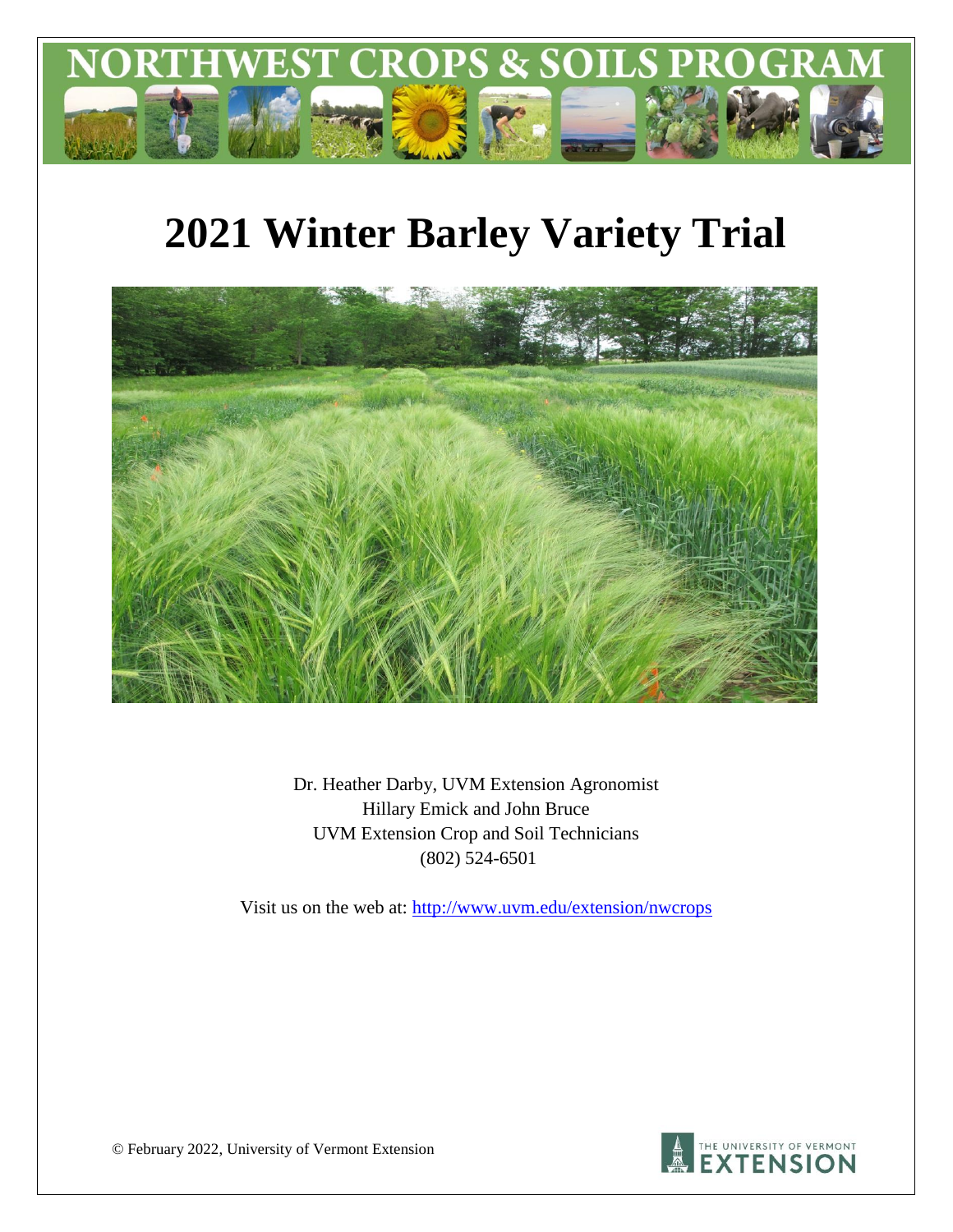#### **2021 WINTER BARLEY VARIETY TRIAL Dr. Heather Darby, University of Vermont Extension heather.darby[at]uvm.edu**

With the development of a robust localvore movement and the revival of the small grains industry in the Northeast, craft breweries and distilleries have expressed an interest in sourcing local barley for malting. Malting barley must meet specific quality characteristics, such as moderate protein content and high germination rate. Winter barley has not been traditionally grown in the Northeast due to severe winterkill. However, newly developed varieties and a changing climate have encouraged our team to investigate this crop for the area. In 2020-2021, UVM Extension's Northwest Crops and Soils Program conducted a winter barley trial to evaluate the yield, quality and agronomic characteristics of malting barley varieties.

#### **MATERIALS AND METHODS**

A winter barley variety trial was initiated at Borderview Research Farm in Alburgh, VT. Winter barley was planted on 18-Sep 2020. Twenty-seven winter varieties (Table 1) were planted in a randomized complete block design with three replicates. The seedbed was prepared by conventional tillage methods. Plots were 5' x 20' and were seeded into a Benson rocky silt loam at 125 lbs ac<sup>-1</sup> with a Great Plains cone seeder. Rows were spaced at 6". All plots were managed with practices similar to those used by producers in the surrounding areas (Table 2).

| <b>Variety</b>       | <b>Row</b><br><b>Type</b>   | <b>Seed Source</b>              |
|----------------------|-----------------------------|---------------------------------|
| 0214-007             | $\mathcal{D}_{\mathcal{L}}$ | Ohio State University           |
| 02WI-13              | $\overline{2}$              | Ohio State University           |
| 13ARS537-13          | $\overline{2}$              | USDA-ARS, Idaho                 |
| 13ARS537-19          | $\overline{2}$              | USDA-ARS, Idaho                 |
| 13ARS537-25          | $\overline{2}$              | USDA-ARS, Idaho                 |
| <b>ARS15B12</b>      | $\overline{2}$              | <b>USDA-ARS, North Carolina</b> |
| Avalon (VA16M-81 2R) | $\overline{2}$              | Virginia Tech                   |
| Charles              | $\overline{2}$              | Univ of Idaho Foundation Seed   |
| Dementiel            | 6                           | Secobra                         |
| DH140963             | $\overline{2}$              | Oregon State University         |
| DH141132             | $\overline{2}$              | <b>Oregon State University</b>  |
| DH141222             | $\overline{2}$              | <b>Oregon State University</b>  |
| DH141225             | $\overline{2}$              | Oregon State University         |
| Endeavor             | $\overline{2}$              | Univ of Idaho Foundation Seed   |
| Flavia               | $\overline{2}$              | Ackermann                       |
| Hirondella           | 6                           | Ackermann                       |
| <b>KWS</b> Faro      | 6                           | <b>KWS</b>                      |
| <b>KWS</b> Joyau     | 6                           | <b>KWS</b>                      |
| <b>KWS Scala</b>     | $\overline{2}$              | <b>KWS</b>                      |
| <b>KWS Somerset</b>  | $\overline{2}$              | <b>KWS</b>                      |
| NB15420              | 6                           | University of Nebraska-Lincoln  |

**Table 1. Winter malting barley varieties and seed sources.**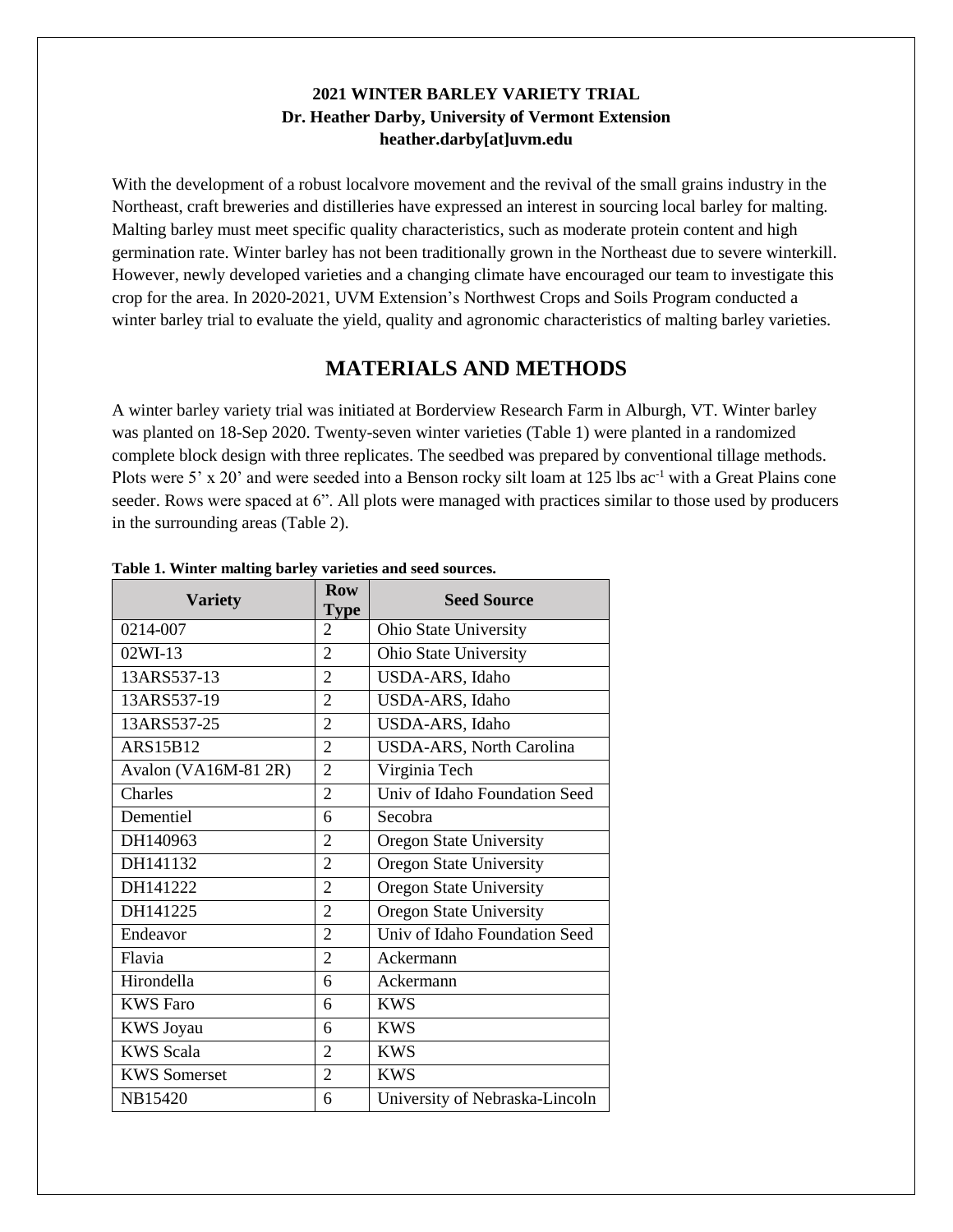| Pixel        | 6 | Secobra         |
|--------------|---|-----------------|
| SC 31450 TH  |   | Secobra         |
| Thoroughbred | 6 | Virginia Tech   |
| VA16M-84 2R  | 2 | Virginia Tech   |
| Visuel       | 6 | Secobra         |
| Wintmalt     | ⌒ | Tri State Seeds |

|  |  |  | Table 2. Winter barley agronomic practices and trial information. |  |
|--|--|--|-------------------------------------------------------------------|--|
|  |  |  |                                                                   |  |

|                               | Alburgh, VT                                    |  |  |  |  |
|-------------------------------|------------------------------------------------|--|--|--|--|
| <b>Trial information</b>      | <b>Borderview Research Farm</b>                |  |  |  |  |
| Soil type                     | Benson rocky silt loam                         |  |  |  |  |
| <b>Previous crop</b>          | corn                                           |  |  |  |  |
| Seeding Rate (lbs $ac^{-1}$ ) | 125                                            |  |  |  |  |
| Row spacing (in)              | 6                                              |  |  |  |  |
| <b>Replicates</b>             | 3                                              |  |  |  |  |
| <b>Planting date</b>          | 18-Sep 2020                                    |  |  |  |  |
| <b>Harvest date</b>           | 12-Jul 2021                                    |  |  |  |  |
| Harvest area (ft)             | $5 \times 20$                                  |  |  |  |  |
| <b>Tillage operations</b>     | Fall plow, spring disk & spike tooth<br>harrow |  |  |  |  |

Winter survival was measured on 27-Apr 2021 by comparing the number of live tillers to winterkilled tillers in 2 one-foot sections of row. Heading date was recorded through the spring as the date when at least 50% of the plot had headed. Heights and lodging were recorded on 12-Jul 2021 prior to harvest. Heights were measured, excluding awns, in centimeters for three plants in each plot. Lodging was assessed by visual estimate on a scale of 0-9 where a rating of 1 meant that 1 to 10% of the plants were lodged and a rating of 9 meant that greater than 90% of the plants were lodged. Winter barley was harvested with an Almaco SPC50 small plot combine on 12-Jul 2021.

Following harvest, seed was cleaned with a small Clipper cleaner (A.T. Ferrell, Bluffton, IN). Quality measurements included standard testing parameters used by commercial malt houses. Plot yields were recorded. Harvest moisture was determined for each plot using a DICKEY-john Mini GAC moisture and test weight meter. Generally the heavier the barley is per bushel, the higher malting quality. A one-pound subsample was collected to determine quality. The samples were then ground into flour using the Perten LM3100 Laboratory Mill, and were evaluated for crude protein content using the Perten Inframatic 8600 Flour Analyzer. Falling number for all barley varieties were determined using the AACC Method 56-81B, AACC Intl., 2000 on a Perten FN 1500 Falling Number Machine. The falling number is related to the level of sprout damage that has occurred in the grain. It is measured by the time it takes, in seconds, for a stirrer to fall through a slurry of flour and water to the bottom of the tube. Falling numbers greater than 350 indicate low enzymatic activity and sound quality barley. A falling number lower than 200 indicates high enzymatic activity and poor quality. Deoxynivalenol (DON) analysis was analyzed using Veratox DON 2/3 Quantitative test from the NEOGEN Corp. This test has a detection range of 0.5 to 5 ppm. DON values greater than 1 ppm are considered unsuitable for human consumption. Percent germination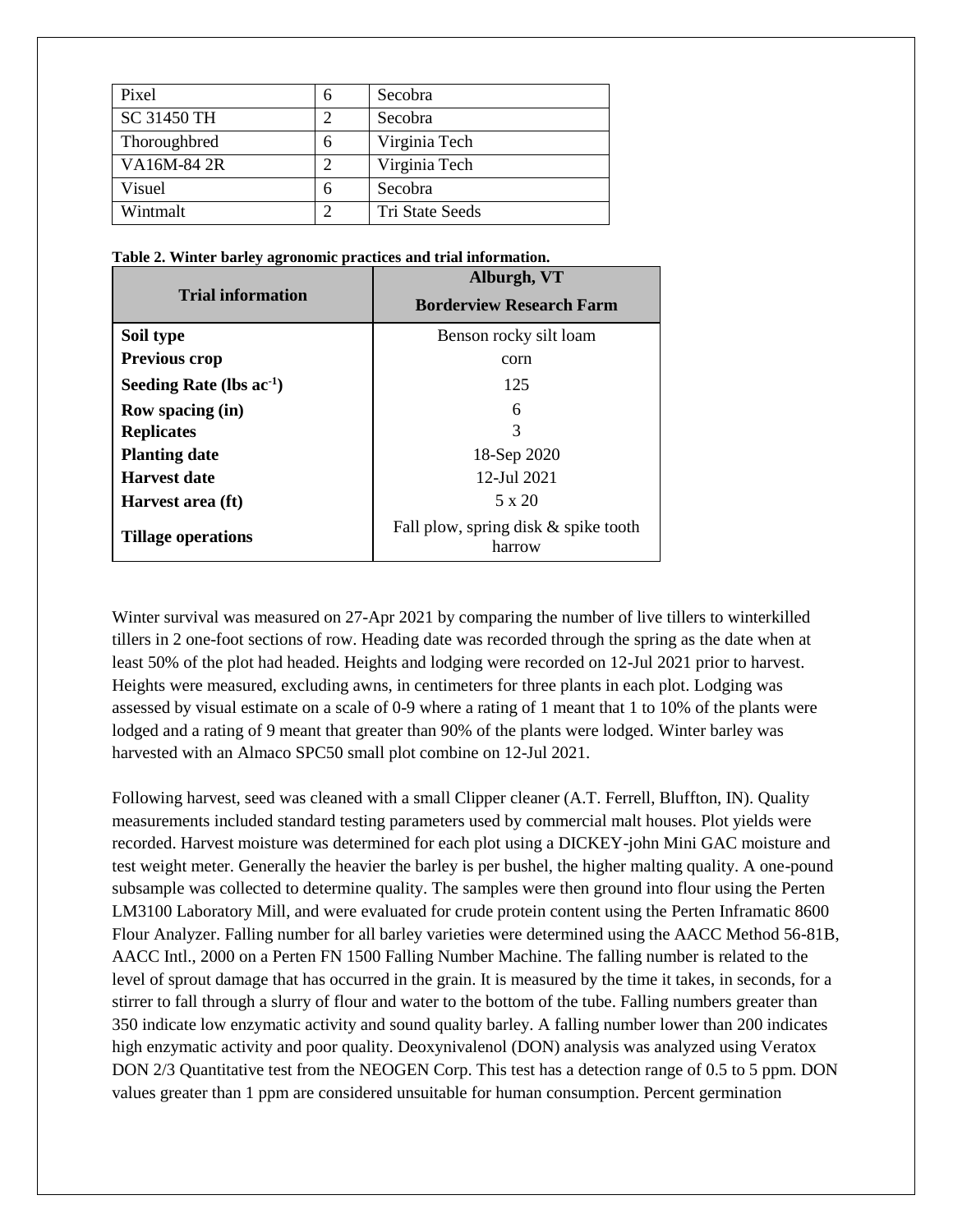(germination energy) was determined by incubating 100 seeds in 4.0 ml of water for 72 hours and counting the number of seeds that did not germinate. Each sample was run in duplicate. Grain assortment or plumpness was determined with the Pfeuffer Soritmat using 100g of clean seed, and was determined by the combining the amount of seed remaining on the 2.78mm and 2.38mm sieves.

Data was analyzed using mixed model analysis procedure of SAS (SAS Institute, 1999). Replications were treated as random effects, and treatments were treated as fixed. Mean comparisons were made using the Least Significant Difference (LSD) procedure when the F-test was considered significant ( $p<0.10$ ).

Variations in project results can occur because of variations in genetics, soil, weather, and other growing conditions. Statistical analysis makes it possible to determine whether a difference among treatments is real or whether it might have occurred due to other variations in the field. At the bottom of each table, a LSD value is presented for each variable (e.g. yield). Least Significant Differences (LSD's) at the 10% level of probability are shown. Where the difference between two treatments within a column is equal to or greater than the LSD value at the bottom of the column, you can be sure in 9 out of 10 chances that there is a real difference between the two values. Treatments that were not significantly lower in performance

| <b>Treatment</b> | Yield |
|------------------|-------|
| А                | 2100* |
| B                | 1900* |
| C                | 1700  |
| <b>LSD</b>       | 300   |

than the highest value in a particular column are indicated with an asterisk. In the accompanying example, treatment A is significantly different from treatment C but not from treatment B. The difference between A and B is equal to 200, which is less than the LSD value of 300. This means that these treatments did not differ in yield. The difference between A and C is equal to 400, which is greater than the LSD value of 300. This means that the yields of these treatments were significantly different from one another.

### **RESULTS AND DISCUSSION**

Seasonal precipitation and temperature recorded at a weather station in Alburgh, VT are shown in Table 3. Historical averages are for 30 years of data (1981-2010). The fall weather was overall cooler and drier than normal. The spring and summer growing season of 2021 was overall warmer and drier than normal. Over the 8 months of growing season for the winter barley, there were 5510 growing degree days, 98 more than the 30 year average, and 18.85 inches of precipitation, almost 9 inches less than normal.

| Alburgh, VT                         | $Sep-20$ | <b>Oct-20</b> | $Nov-20$ | $Mar-21$ | Apr- $21$ | $May-21$ | $Jun-21$ | <b>Jul-21</b> |
|-------------------------------------|----------|---------------|----------|----------|-----------|----------|----------|---------------|
| Average temperature $({}^{\circ}F)$ | 59.2     | 48.3          | 42.0     | 33.2     | 48.1      | 58.4     | 70.3     | 68.1          |
| Departure from normal               | $-3.53$  | $-2.01$       | 2.69     | 0.93     | 2.52      | $-0.03$  | 2.81     | $-4.31$       |
|                                     |          |               |          |          |           |          |          |               |
| Precipitation (inches)              | 2.75     | 3.56          | 1.41     | 0.97     | 3.52      | 0.66     | 3.06     | 2.92          |
| Departure from normal               | $-0.92$  | $-0.27$       | $-1.29$  | $-1.27$  | 0.45      | $-3.10$  | $-1.20$  | $-1.14$       |
|                                     |          |               |          |          |           |          |          |               |
| Growing Degree Days (base)          |          |               |          |          |           |          |          |               |
| $32^{\circ}F$                       | 816      | 521           | 352      | 241      | 497       | 818      | 1146     | 1119          |
| Departure from normal               | $-107$   | $-48$         | 117      | 103      | 85        | $-1$     | 83       | $-134$        |

**Table 3. Weather data for winter barley variety trial in Alburgh, VT.**

\*Based on weather data from a Davis Instruments Vantage Pro2 with WeatherLink data logger. Historical averages are for 30 years of NOAA data (1981-2010) from Burlington, VT.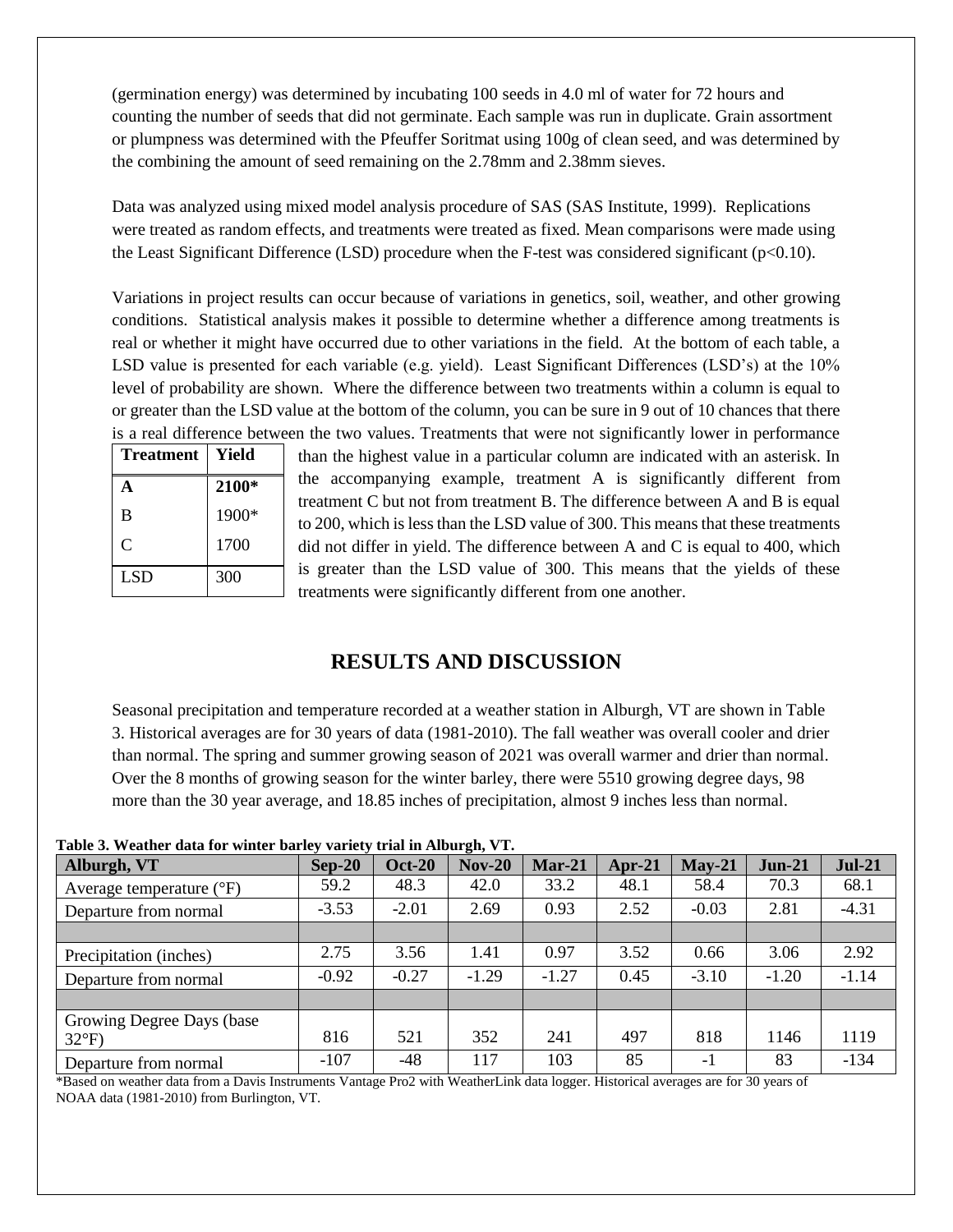The variety with the best winter survival was Hirondella; 100% of the plants of this variety survived the winter without any winterkill. This was statistically similar to 18 other varieties with 85% or greater survival (Table 4). Heading dates for all varieties fell within a six day period between May 19 to May 25. The weather at heading date is often related to fusarium infection and presence of deoxynivalenol toxin, with colder, wetter weather associated with higher infection rates and higher toxin concentrations. The late May weather in 2021 was warm and dry and was not conducive to fungus growth. One rep of each variety tested for DON (data not shown). All samples tested below the detectable limit for the DON vomitoxin test  $( $0.5$  ppm).$ 

|                     | Winter                    | <b>Heading</b><br>date | Height            | Lodging       |
|---------------------|---------------------------|------------------------|-------------------|---------------|
| <b>Variety</b>      | survival<br>$\frac{0}{0}$ |                        | cm                | $\frac{0}{0}$ |
| 0214-007            | $91.7**$                  | 20-May                 | 90.7              | 0.00          |
| 13AR5537-13         | 45.0                      | 20-May                 | 70.3              | 0.00          |
| 13AR5537-19         | 33.3                      | $21-May$               | 67.9              | 0.00          |
| 13AR5537-25         | 58.3                      | $20$ -May              | $\overline{71.8}$ | 0.00          |
| ARSS1SB12           | 51.7                      | 21-May                 | 87.1              | 0.00          |
| Avalon              | $85.0*$                   | 20-May                 | 104.0             | 0.00          |
| Charles             | 71.7                      | $22$ -May              | 76.8              | 1.33          |
| DH140963            | $91.7*$                   | 23-May                 | 85.4              | 0.00          |
| DH141225            | $96.7*$                   | 21-May                 | 88.9              | 2.67          |
| DH141ZZZ            | $95.0*$                   | $23-May$               | 87.8              | 2.00          |
| DM141132            | $90.0*$                   | 24-May                 | 85.2              | 2.00          |
| Dementiel           | $93.3*$                   | $21$ -May              | 86.7              | 3.33          |
| Endeavor            | 60.0                      | $24-May$               | 87.7              | 0.00          |
| Flavia              | $91.7*$                   | $21-May$               | 80.0              | 4.67          |
| Hirondella          | $100.0*$                  | $24$ -May              | 90.9              | 8.00          |
| <b>KWS Faro</b>     | $98.3*$                   | $19-May$               | 87.9              | 6.00          |
| <b>KWS</b> Joyau    | $91.7*$                   | 20-May                 | 73.1              | 2.00          |
| <b>KWS</b> Scala    | $90.0*$                   | $23$ -May              | 76.2              | 2.67          |
| <b>KWS</b> Somerset | $85.0*$                   | 25-May                 | 84.6              | 0.00          |
| NB15420             | $98.3*$                   | 19-May                 | 109.8             | 8.67          |
| OZWI-13             | 80.0                      | 24-May                 | 84.3              | 2.00          |
| Pixel               | $96.7*$                   | 20-May                 | 80.9              | 3.33          |
| SC 31450T4          | $85.0*$                   | 21-May                 | 77.1              | 0.67          |
| Thoroughbred        | $95.0*$                   | 19-May                 | 91.7              | 3.67          |
| <b>VA16M-84 ZR</b>  | 73.3                      | 22-May                 | 104.3             | 0.00          |
| Visual              | $93.3^*$                  | $22-May$               | 79.7              | 6.00          |
| Wintmalt            | $90.0*$                   | $25-May$               | 83.1              | 2.00          |
| <b>Trial Mean</b>   | 82.7                      | 21-May                 | 85.0              | 2.26          |
| LSD(0.10)           | 17.46                     | <b>NS</b>              | 6.17              | 2.59          |

 **Table 4. Agronomic characteristics for winter barley variety trial in Alburgh, VT.**

†The top performer for each parameter/column is indicated in **bold.** Varieties with a asterisk\* are statistically similar to the top performer. NS indicates that no significant difference was detected.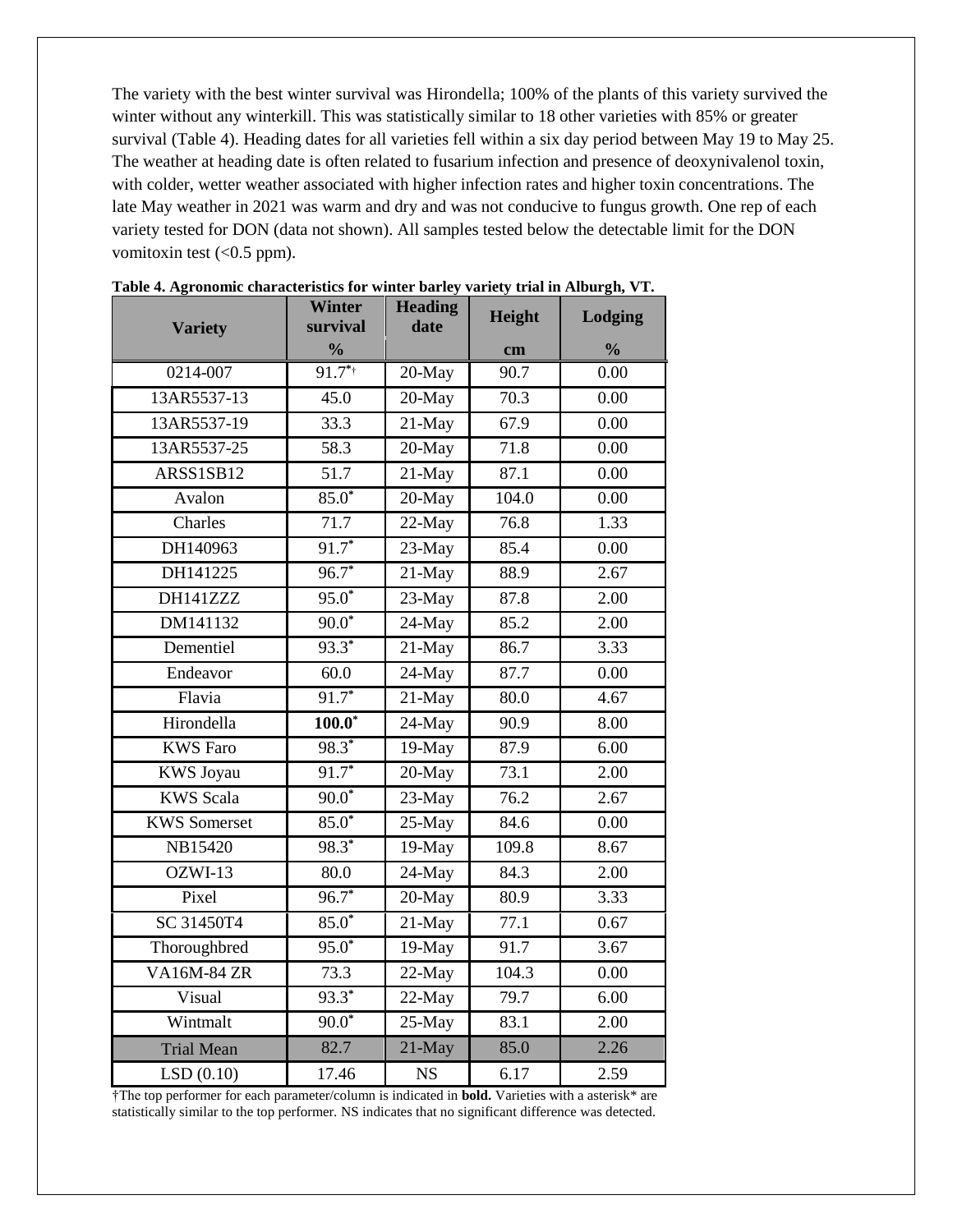Heights and lodging were measured prior to harvest. Taller plants can be desirable for better competition against weeds; however, very tall plants can be prone to lodging. The tallest variety was NB15420 at 109.8 cm tall. This was statistically similar to VA16M-84 ZR and Avalon, both more than 100 cm tall. The tallest variety, NB15420 had the highest degree of lodging, with an average score of 8.67 on a scale from 0-9. This was statistically similar to Hirondella, which although 20 cm shorter on average than NB15420, was lodged at a rate of 8 out of 9.

| <b>Variety</b>      | <b>Yield</b><br>@13.5%<br>moisture<br>content | <b>Moisture</b> | <b>Test</b><br>Weight          | <b>Crude</b><br><b>Protein</b><br>@ 12%<br>moisture<br>content | <b>Falling</b><br><b>Number</b> | <b>Germination</b> | <b>Plumpness</b>  |
|---------------------|-----------------------------------------------|-----------------|--------------------------------|----------------------------------------------------------------|---------------------------------|--------------------|-------------------|
|                     | $\text{lbs}$ ac <sup>-1</sup>                 | $\frac{0}{0}$   | $\mathbf{lbs}\mathbf{bu}^{-1}$ | $\frac{0}{0}$                                                  | seconds                         | $\frac{0}{0}$      | $\frac{0}{0}$     |
| 0214-007            | 4617                                          | $12.0**$        | 45.4                           | 13.7                                                           | $397*$                          | 99.3*              | 99.3 <sup>*</sup> |
| 13AR5537-13         | 2505                                          | 13.0            | 41.6                           | 12.5                                                           | 65                              | 85.3               | 97.4*             |
| 13AR5537-19         | 2284                                          | 15.1            | $46.2*$                        | 12.1                                                           | 100                             | $96.3*$            | $96.9*$           |
| 13AR5537-25         | 2707                                          | 13.2            | 43.7                           | 12.8                                                           | 82                              | 82.0               | $98.1*$           |
| ARSS1SB12           | 3777                                          | 13.3            | 44.7                           | 12.7                                                           | 317                             | $99.7$ *           | $98.8*$           |
| Avalon              | 2852                                          | 13.1            | 43.9                           | 14.3                                                           | 294                             | $99.7*$            | 99.3*             |
| Charles             | 2749                                          | $11.7*$         | 40.0                           | 12.1                                                           | 172                             | $98.7*$            | 93.0              |
| DH140963            | 5089*                                         | $12.6*$         | 43.8                           | $11.2*$                                                        | 309                             | $98.3*$            | $99.5*$           |
| DH141225            | 4687                                          | $12.6*$         | 43.8                           | 12.0                                                           | 286                             | $100.0*$           | $96.8*$           |
| DH141ZZZ            | 4522                                          | $12.2^*$        | 45.7                           | 12.3                                                           | 333                             | $100.0*$           | 98.1 <sup>*</sup> |
| DM141132            | 4066                                          | $12.4*$         | 42.8                           | 11.6                                                           | $341*$                          | $99.7$ *           | 98.0 <sup>*</sup> |
| Dementiel           | 4575                                          | $11.8*$         | $\overline{40.5}$              | $10.8*$                                                        | $345*$                          | $100.0*$           | 89.1              |
| Endeavor            | 3144                                          | 14.4            | 45.1                           | 12.1                                                           | 123                             | $99.3*$            | $94.6*$           |
| Flavia              | 4820                                          | $12.1*$         | 45.7                           | 12.6                                                           | 258                             | $99.0*$            | 98.3*             |
| Hirondella          | 6022*                                         | $11.9*$         | 42.6                           | 11.9                                                           | 314                             | $99.0*$            | 91.9              |
| <b>KWS Faro</b>     | $5757*$                                       | $12.2^*$        | $46.1*$                        | $11.1*$                                                        | 315                             | $99.7*$            | $96.9*$           |
| <b>KWS</b> Joyau    | 4427                                          | $11.9*$         | 42.4                           | 11.7                                                           | 262                             | $98.7*$            | $98.3*$           |
| <b>KWS</b> Scala    | 4224                                          | $11.5*$         | 43.5                           | 12.3                                                           | 326                             | 98.7*              | 99.4*             |
| <b>KWS</b> Somerset | 4436                                          | $12.2^*$        | 43.0                           | 12.4                                                           | $343*$                          | 98.7*              | $99.6^*$          |
| NB15420             | 3419                                          | $11.6*$         | 38.9                           | 12.8                                                           | 381*                            | $100.0*$           | 63.4              |
| OZWI-13             | 4058                                          | $11.6*$         | 41.5                           | 13.7                                                           | 294                             | $100.0*$           | $99.2$ *          |
| Pixel               | 5349*                                         | $12.0^*$        | 41.4                           | $11.3*$                                                        | $359*$                          | $100.0^*$          | 92.0              |
| SC 31450T4          | 4007                                          | $12.4*$         | 45.4                           | 12.7                                                           | 314                             | $99.3*$            | $98.1*$           |
| Thoroughbred        | 4603                                          | $12.0*$         | 45.5                           | $11.\overline{3}^*$                                            | 349*                            | $100.0*$           | 90.6              |
| <b>VA16M-84 ZR</b>  | 2682                                          | 14.8            | $48.0*$                        | 13.4                                                           | $374*$                          | 99.7*              | $97.2$ *          |
| Visual              | 4218                                          | $12.0^*$        | 42.0                           | 11.9                                                           | $\overline{309}$                | $98.7*$            | 92.1              |
| Wintmalt            | 3947                                          | $12.7*$         | 44.0                           | 12.5                                                           | 293                             | 99.7*              | $99.5*$           |
| <b>Trial Mean</b>   | 4057                                          | 12.5            | 43.6                           | 12.3                                                           | 283                             | 98.1               | 95.4              |
| LSD(0.10)           | 1196                                          | 1.21            | 2.22                           | 0.76                                                           | 57.2                            | 5.34               | 5.15              |

| Table 5. Yield and quality data for winter barley variety trial in Alburgh, VT. |  |  |  |  |  |
|---------------------------------------------------------------------------------|--|--|--|--|--|
|---------------------------------------------------------------------------------|--|--|--|--|--|

†The top performer for each parameter/column is indicated in **bold.** Varieties with a asterisk\* are statistically similar to the top performer.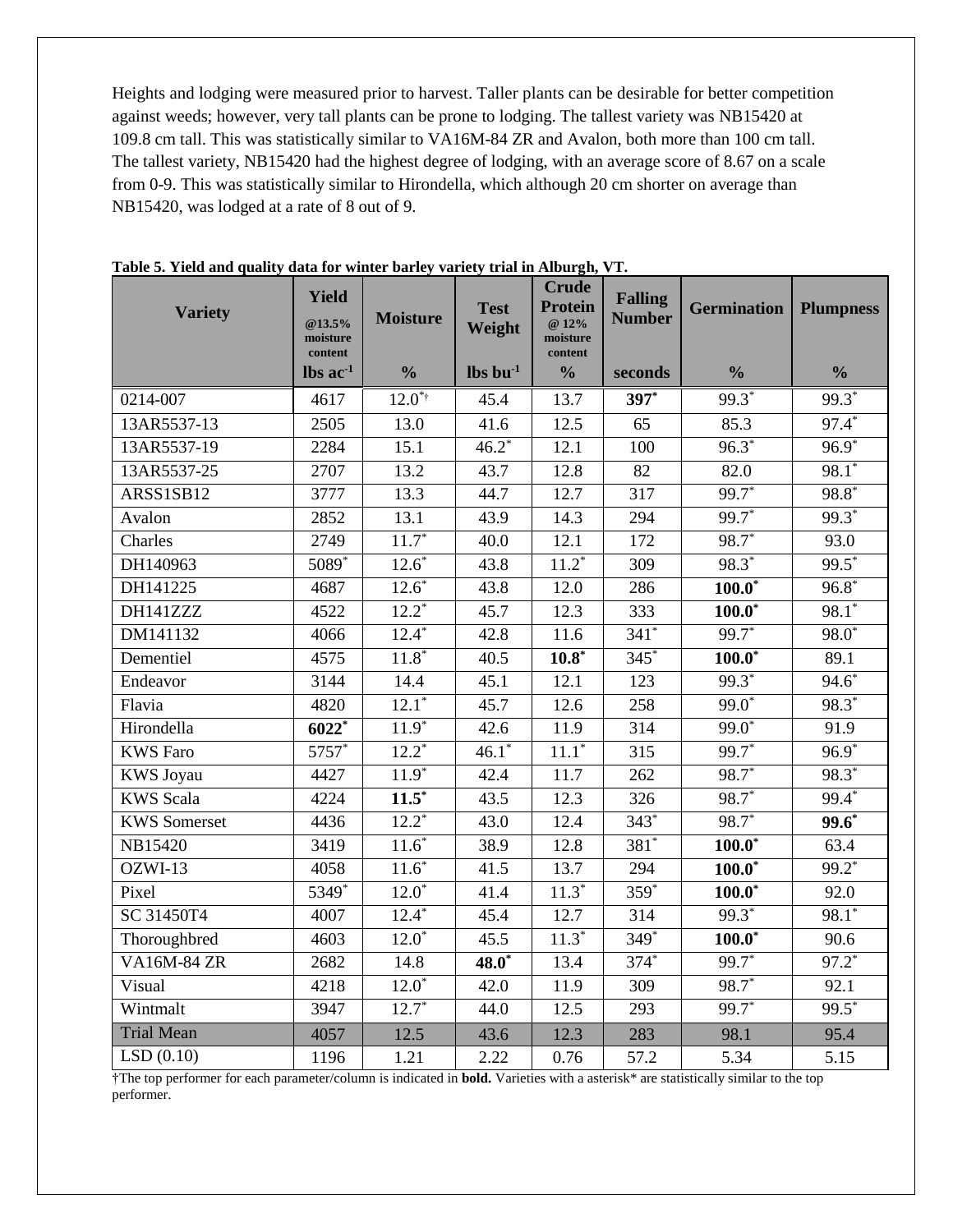Winter barley yields were good, averaging over two tons per acre (Table 5). The highest yielding variety was Hirondella, with a yield of 6022 lbs ac<sup>-1</sup>. This was statistically similar to three other varieties that all averaged over 5000 lbs ac<sup>-1</sup> (KWS Faro, Pixel, and DH140963). Harvest moisture overall was low and few plots required drying down for storage. Falling number was extremely variable, ranging from 65 to 397 seconds, indicating great variability in grain maturity at harvest. Only five varieties had falling number below the desired value of 250 seconds. Most varieties were within the acceptable range for protein concentrations for malting barley, but 8 varieties had protein concentrations higher than 12.5% and higher than ideal for malting barley. Test weights were somewhat low overall, with no varieties meeting the industry standard of 50 lbs bu<sup>-1</sup>. Germination was good for most varieties in the trial, with several varieties exhibiting 100% germination. Only two varieties (13AR5537-13 and 13AR5537-25) had germination rates less than 95%. Plumpness, a proxy for starch content and overall malting quality, was very good in this year's winter barley (Figure 1). All varieties except one were above the 80% industry minimum.



Figure 1. *Yield and plumpness of winter malting barley varieties, Alburgh, Vermont*